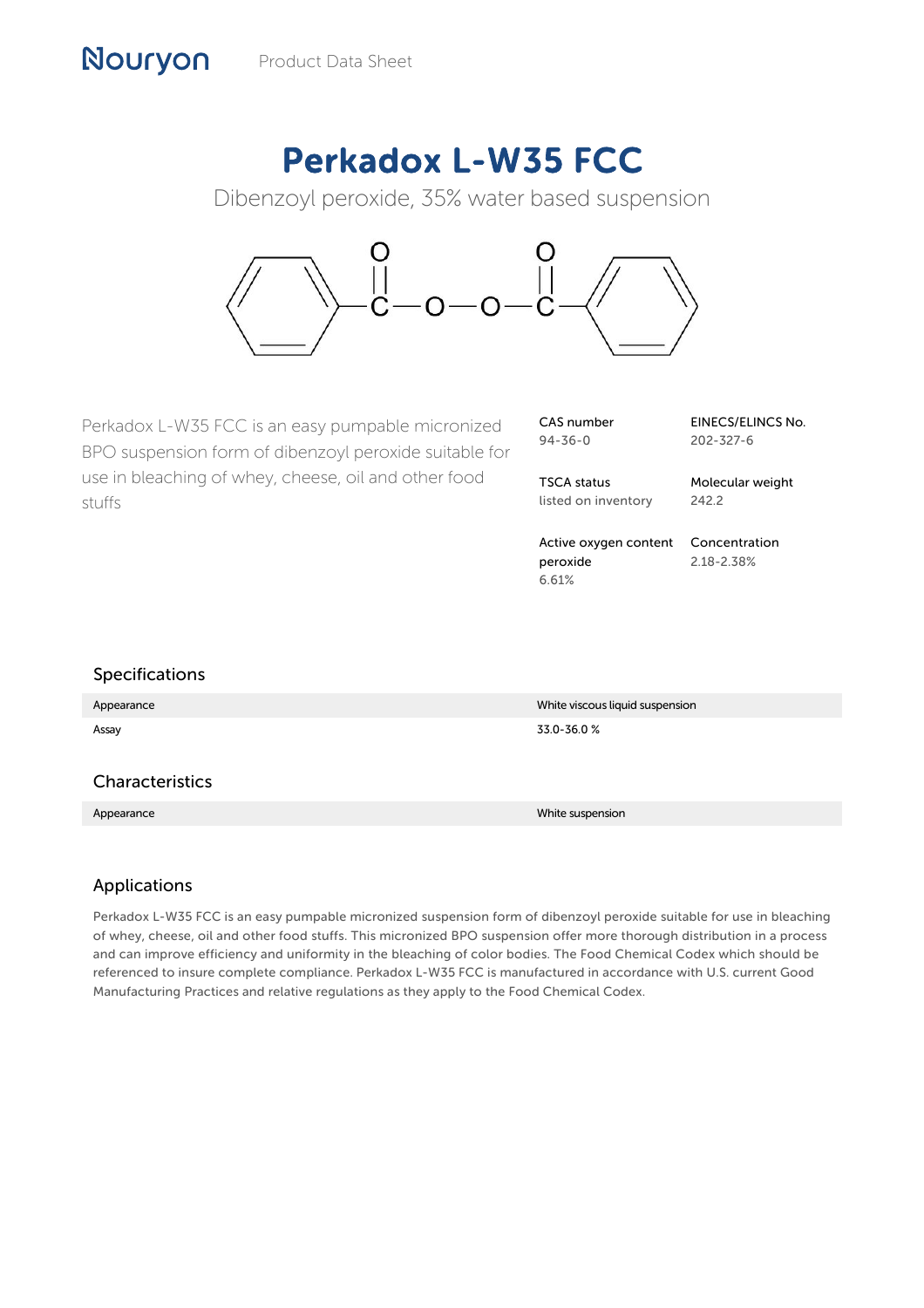## Half-life data

The reactivity of an organic peroxide is usually given by its half-life (t1/2) at various temperatures. The half-life of Perkadox L-W35 FCC in chlorobenzene is:

| 0.1 <sub>hr</sub> | 113°C (235°F)            |
|-------------------|--------------------------|
| 1 <sub>hr</sub>   | 91°C (196°F)             |
| 10 <sub>hr</sub>  | 71°C (160°F)             |
| Formula 1         | $kd = A \cdot e - Ea/RT$ |
| Formula 2         | $t^{1/2} = (ln2)/kd$     |
| Ea                | 122.35 kJ/mole           |
| A                 | 6.94E+13 s-1             |
| R                 | 8.3142 J/mole K          |
| $\mathsf{T}$      | (273.15+°C) K            |

#### **Storage**

Due to the relatively unstable nature of organic peroxides a loss of quality can be detected over a period of time. To minimize the loss of quality, Nouryon recommends a maximum storage temperature (Ts max.) for each organic peroxide product.

| Ts Max. | $30^{\circ}$ C (86 $^{\circ}$ F)                                                                                                                                                 |
|---------|----------------------------------------------------------------------------------------------------------------------------------------------------------------------------------|
| Note    | When stored under these recommended storage conditions, Perkadox L-W35 FCC<br>will remain within the Nouryon specifications for a period of at least 3 months after<br>delivery. |

#### Packaging and transport

Perkadox L-W35 FCC is packaged in closed head HDPE drums, 425 lbs. per drum or 2,125 lb. net recyclable FIBCs. Both packaging and transport meet the international regulations. For the availability of other packed quantities contact your Nouryon representative. Perkadox L-W35 FCC is classified as Organic peroxide type F, liquid, Division 5.2; UN 3109.

## Safety and handling

Keep containers tightly closed. Store and handle Perkadox L-W35 FCC in a dry well-ventilated place away from sources of heat or ignition and direct sunlight. Never weigh out in the storage room. Avoid contact with reducing agents (e.g. amines), acids, alkalis and heavy metal compounds (e.g. accelerators, driers and metal soaps). Please refer to the Safety Data Sheet (SDS) for further information on the safe storage, use and handling of Perkadox L-W35 FCC. This information should be thoroughly reviewed prior to acceptance of this product. The MSDS is available at nouryon.com/sds-search.